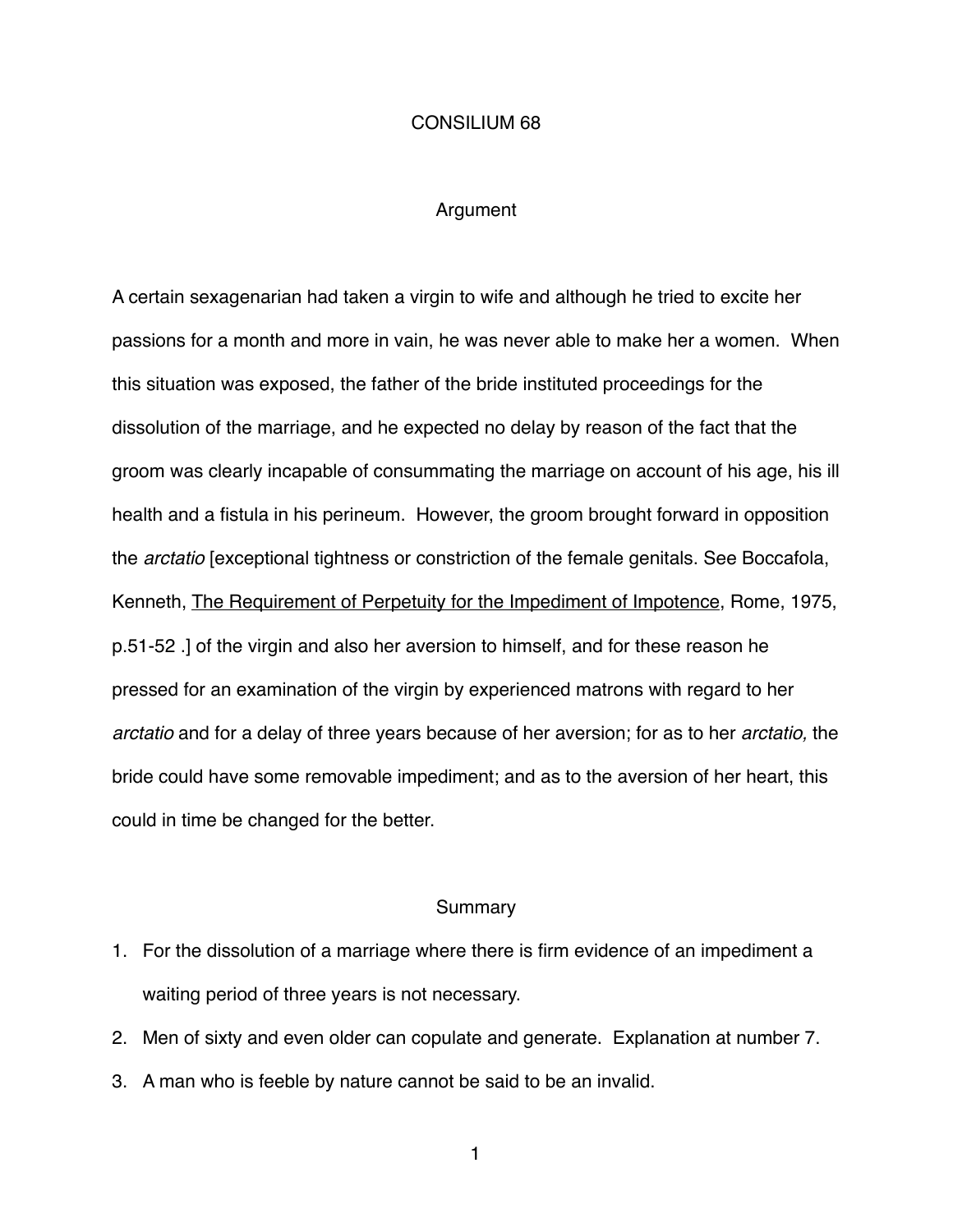- 4. Debility can exist within a natural state.
- 5. Although they may be feeble, old men are said to be heathy,.
- 6. Length of the member cannot impede erection, although it can impede generation.
- 7. See above.
- 8. Age is determined not by number of years but by vigour.
- 9. A man who is infirm is not presumed to be capable of coitus.
- 10. Those who are said to have disorders of the stomach.
- 11. Unnatural conformation of the genitals is numbered among the causes of an inability to copulate.
- 12. A fistula in the perineum increases the inability to copulate.

**1**…..I should have thought neither request of the husband to be justified, since an examination of the virgin does not appear to be necessary and a delay of three years years is useless, as evidence exists of an impediment on his part, and especially since all the arguments which he offers in his defence in public are easily refuted and seem completely without substance and ought to be restricted to the following points.

**2.** In the first place, as to his age, he says he is not so stricken in years that he ought to be judged incapable of carnal copulation because of this burden: for not only do old men of sixty easily engage in coitus, but also men of a much greater age, as is known; and it is established that old men past their sixtieth year not only copulate, but even procreate, according to the instances which I set out *Quaest. Medico. Leg. tit. 1 quest.5. num. 50. and following*; indeed also in *lib. 7. num.13 and following* I demonstrated that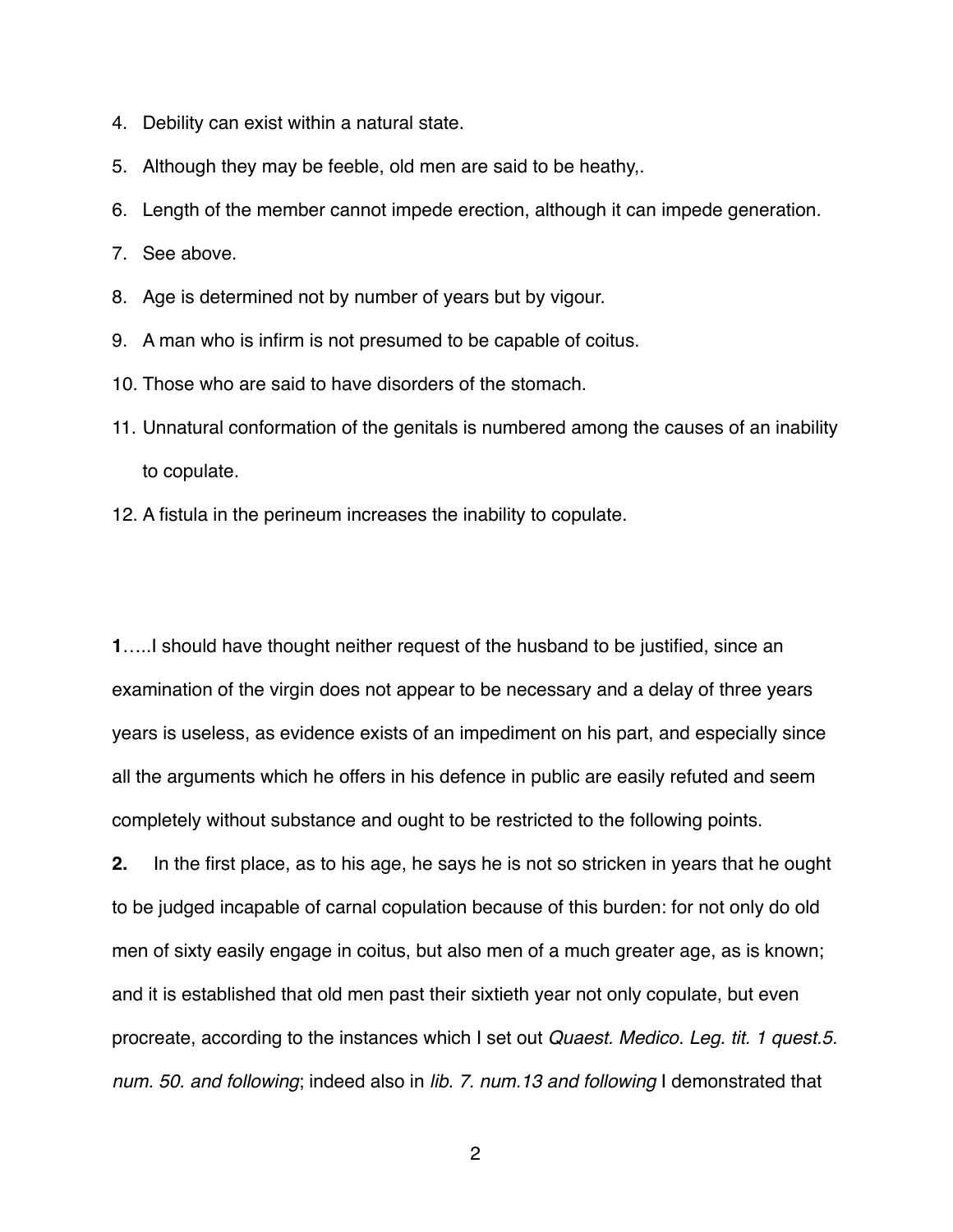the ability to copulate is extended to the seventieth year, and also that beyond all dispute it is taken for granted that some are impotent before this limit; therefore, nothing which could be detrimental to the integrity of the marriage can be alleged in respect to the age of the groom, although he is a sexagenarian.

**3**. In the second place, nothing is asserted in respect to his ill health which would bring about the dissolution of the marriage; for although the groom is not robust and does not have a strong constitution, yet he is not so feeble that it can be argued from this that he is incapable of coitus, and also, despite his feeble nature, yet he cannot rightly be called an invalid, because however the term of invalid is perceived, a feeble man cannot be called an invalid, **4.** and **5**. since in an invalid a certain preternatural condition is always permanently established, but this is not so in a feeble man, because debility can exist along with one's natural state, which cannot be asserted of the condition of an invalid, since men living in this state cannot be said to enjoy unimpaired health, and so they are in some measure in a state beyond nature; but the feeble certainly enjoy health, although they perform their functions weakly, and the same thing happens in their use of the senses, which even if they are so weak that no old man has power and vigour, as I have stated at length elsewhere, yet these old men are said to be healthy and to enjoy such good health as old age permits them to enjoy: *Galen. lib. 6. de sanit. tuend. cap. 2.*

**6.** Moreover, in the third place, as his genitals are well formed, any impediment in respect to these parts is excluded, for he has a member of appropriate size, since it is neither so small nor of such a large size that from either fault he should be judged less capable of having an erection and consummating the marriage: there also seems to be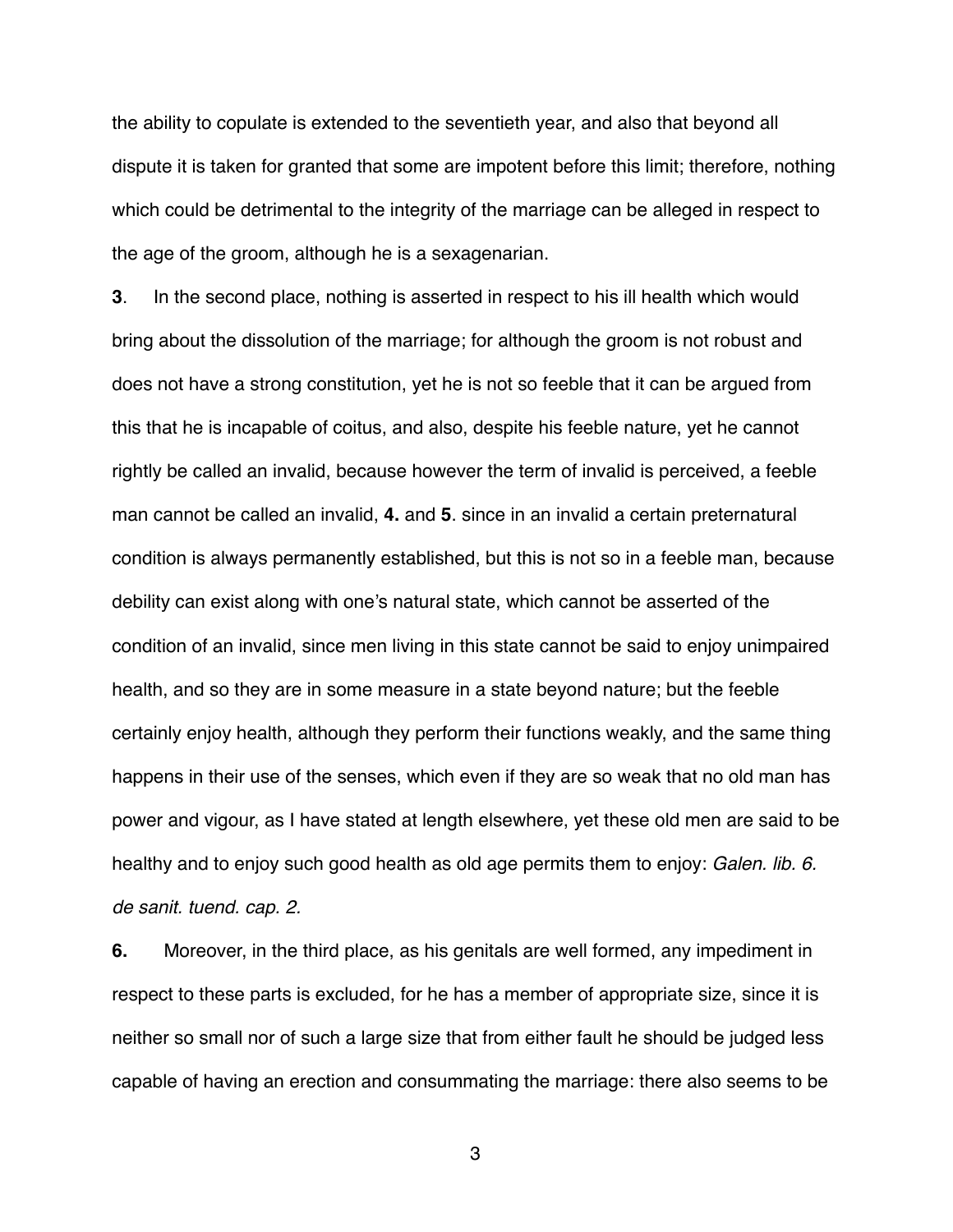no fault in respect to length, especially since length cannot hinder an erection, although it may be freely granted that it could impede generation, *Aristotle lib. 1. re Generat. Anim capt*. But if there is any truth in this, it is not true for everyone, but only perhaps for those who have an especially weak expulsion, for on the contrary, in those who have a strong expulsion, this is vainly asserted to be an impediment to generation, and certain animals endowed with a very long penis bear sufficient witness to this, since they are very fruitful on this account: but returning to the nature of his member, the groom was endowed with a member of natural colour and a praiseworthy appearance, and it does not appear flaccid and exhibits no impediment evident to the eyes. Moreover, he is in addition endowed with well disposed testes of a size which is not to be despised, and although they perhaps may appear more meagre than is usual, this does not prevent a man from having the power of copulation and generation. Nor does it appear that the fistula which he certainly suffers in his perineum can cause such an impediment, since it is not notable in nature and discharges little matter and that not in such a quantity that it could therefore be argued that the genital parts themselves are deprived of warmth and are rendered unfit for the exercise of coitus, especially since the matter itself is not of a serious nature since it is not foetid or malodorous, it causes no pain or impediment in making water, nor while it discharges does it affect the man adversely or render him sluggish.

 Nor does an attempt made during menses, in which time the groom could not make the virgin a woman, prove an obstacle, since repugnance on the part of the bride who did not allow the man to perform his duty freely was the obstacle; for she barely permitted herself to be touched by him and having once turned away she always turned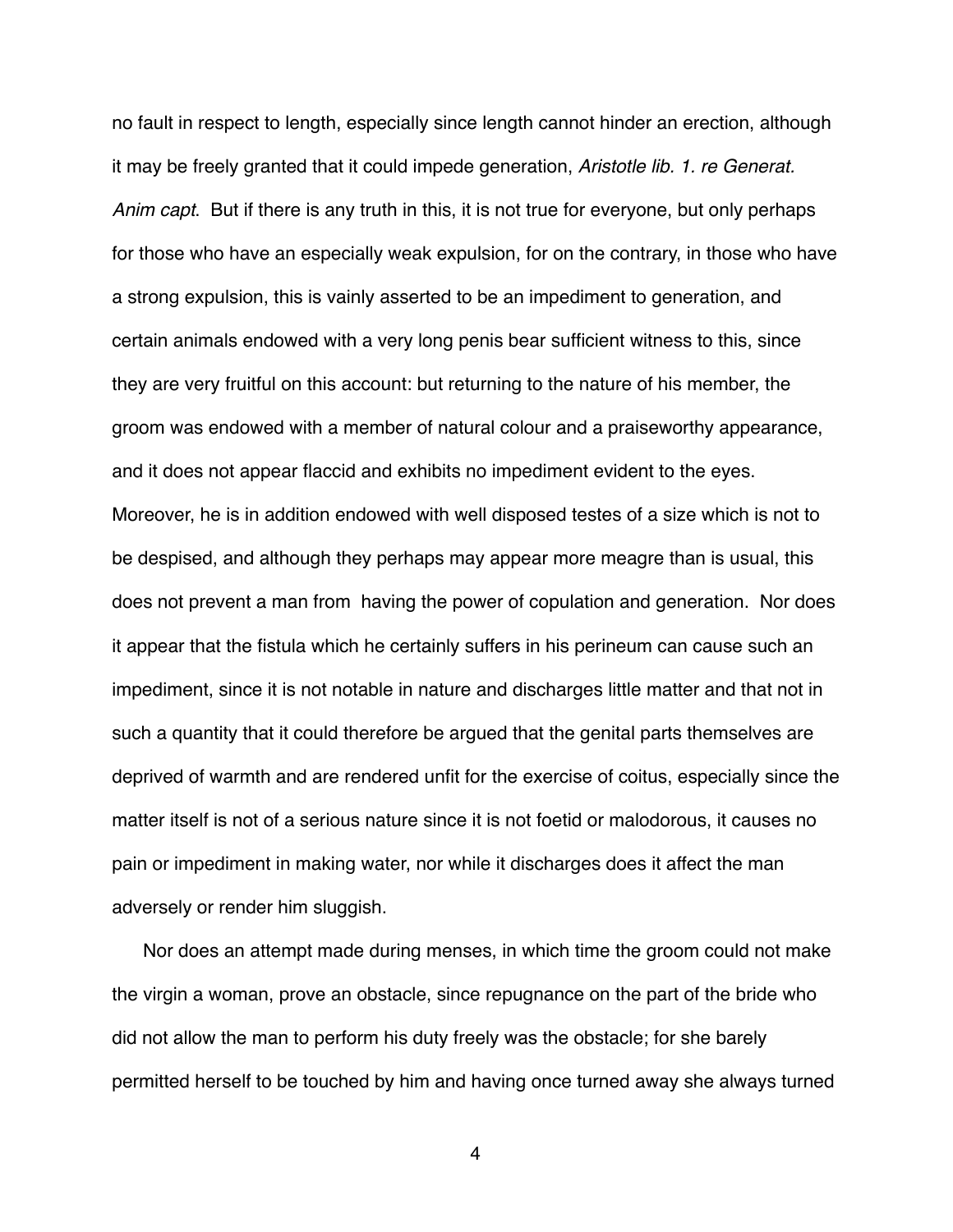her back on him; indeed she scarcely allowed her husband to insert the tip of his penis into her uterus before she straight way leapt back, turned away the man, and held him in such hatred that he did not dare deny her, for when questioned by her parent and ordered to speak truthfully of the matter, she confessed this; and as I say, both her father and her mother could not deny her statement.

 Thus taking into account all these circumstances, it seems there certainly ought to a three year delay before the marriage is dissolved, and in the meantime the virgin should be examined by experienced matrons as to whether she has any impediment as a result of which she is not able to receive her husband, and so that it may be removed if it is removable; moreover, it is certain to be present, since there is no impediment present on the part of the husband, as seems to have been shown more than satisfactorily by what has been said above.

 However, none of these things which the groom referred to on his own behalf can have any influence, so that it must be determined whether the petition of the other side is just or his own request, since the impediment, indeed all the impediments to the consummation of the marriage are on the part of the groom, and moreover, evidence exists that requires no examination and also no delay, and they ought not delay the dissolution of the marriage by any means.

**7.** And so in the first place, as to age, although we should not deny that not only men in their sixties but men in their seventies and even older are not only fit for the act of love but also of generation, yet this is to be understood of robust old men who cannot be called old because of the number of their years, since they have their vigour intact and their strength is in no way diminished by their many years. But just as robust old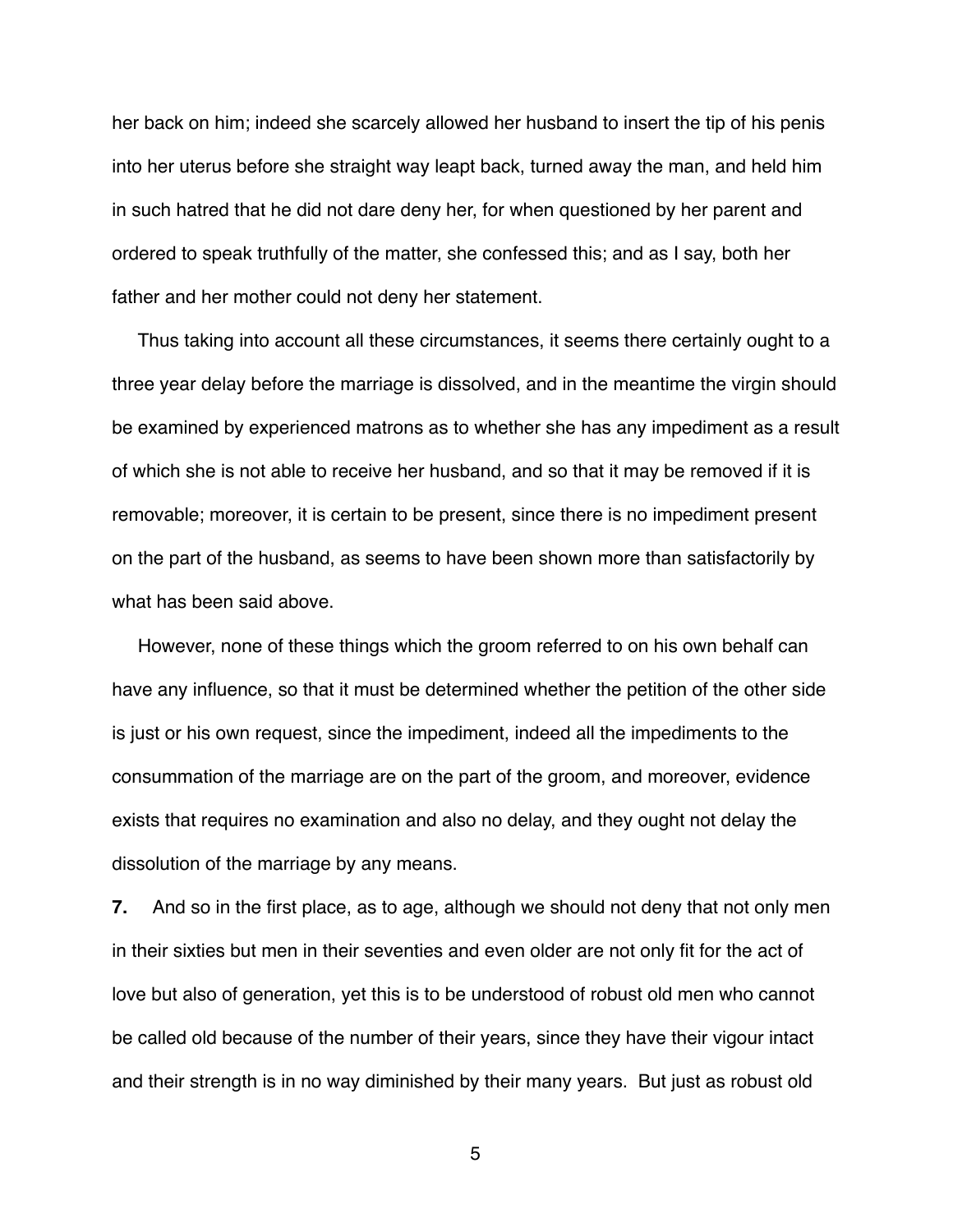men of this kind cannot be said to be old, since their many years are no hindrance, so on the contrary, notwithstanding a much lesser number of years, those who are naturally feeble ought to be called prematurely old even in their fiftieth year and they should be judged incapable of youthful acts or vigorous acts or even the deeds of old age which are appropriate for robust old men, since age is determined not by number of yeas but by vigour: *Galen. lib. 6 de sanit. tuen. cap. 1.*

**8.** When, therefore, vigour is constant and strong, old age is put off to the seventieth year and beyond, when vigour is weak to the fiftieth year rather than later, and indeed sometimes it begins at an earlier date, and thus, even in the time of youth itself, namely that in which for the most part men are found endowed with vigour of youthful age, indeed also in that in which they are called adolescent, someone can be old and even infirm according to Hippocrates, Aristotle and Galen, as I said elsewhere *lib. 1. har. quae. Tit. 1 quaest.. 7. n. 34 and following.* Since, therefore, this man was always naturally weak, to an extent that neither he nor those who are speaking in his favour dare deny, even that he is older than sixty, not only should he be called an old man, but an old man so feeble he must be presumed to be incapable of the act of love; thus the extent of this man's inability to copulate on account of his age is obvious and is without remedy, since excess frigidity, on account of which he is rendered unfit for coitus, not only cannot be remedied but it inevitably gets worse every day.

**9.** Further to his health, even if it is freely conceded that this man is not an invalid in respect to his vigour, but only has a weak nature, yet this very feebleness of old age with its natural decrepitude is a very potent cause of an inability to copulate, and given that he was able to copulate at an earlier age (which has not been conclusively and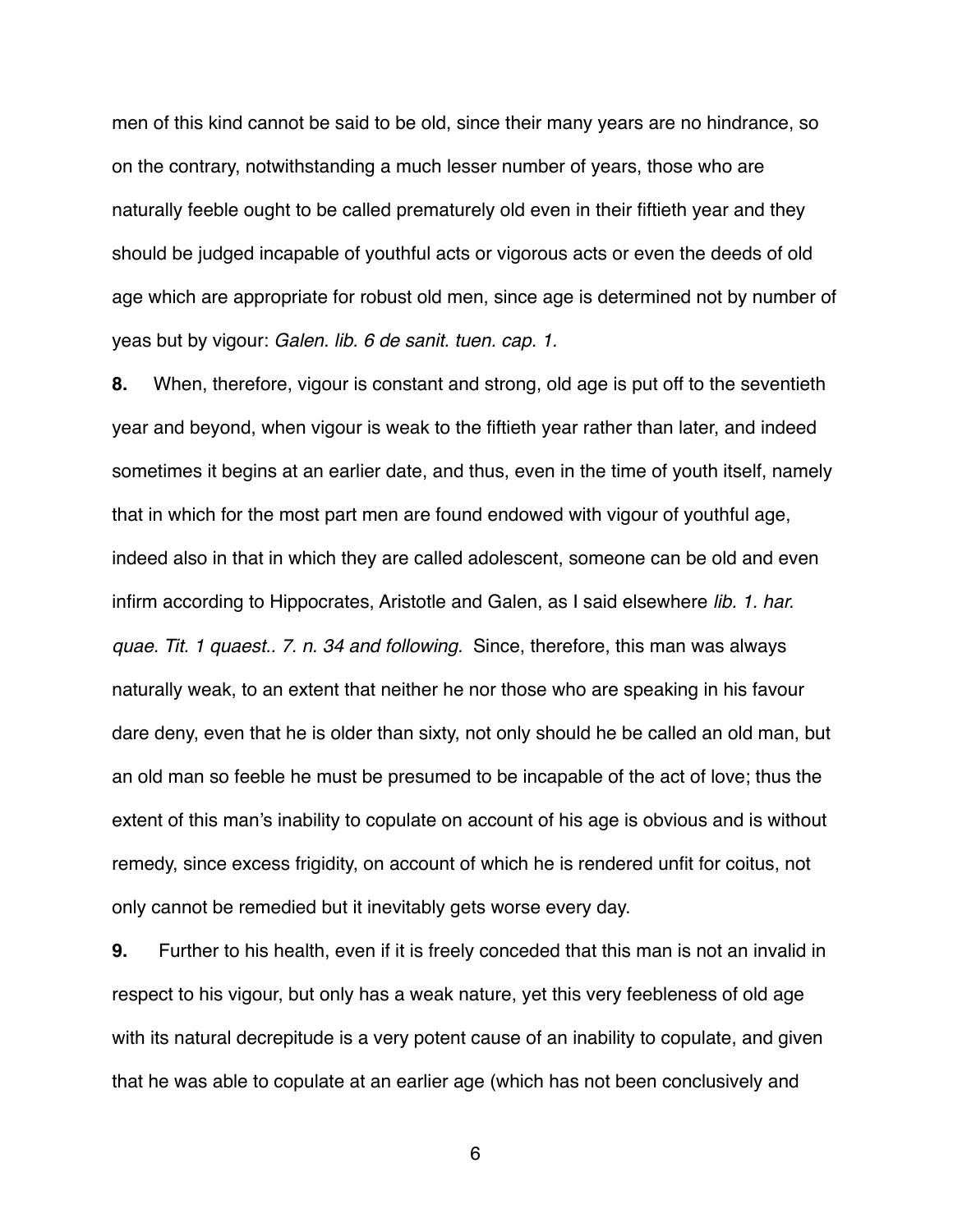sufficiently proven), with an increasing number of years and old age approaching he remains absolutely incapable of coitus, especially with a virgin.

**10.** For certainly this man can by no means be in good health, indeed he must be numbered among the invalids, since throughout the whole course of his life he has been tormented with chronic illnesses and he has always had a poor colour, just as one who suffers from a weakness of the stomach and perpetual anxiety, whence rightly he has come to be considered among those with digestive disorders, since he has always had a poor appetite and always had a poor digestion, emitting frequent belches while digesting food with difficulty and anxiety, and he suffers from constant bad breath and is constantly plagued by other symptoms, and Galen teaches that men are said to be prone to stomach disorders on account of symptoms such as these, *libro octavo de Comp. med. secund. loc. capite secundo.* And yet some have said that those with stomach disorders are not invalids; on the contrary, not only should they be called invalids but chronically diseased, since they are not healthy in any way. And, as can be seen, natural weakness and coldness of the stomach are acknowledged by all practitioners as the most potent cause of the inability to copulate. Thus when so clear a cause of impotence is present in this man, any search for another cause of the impediment to his consummating the marriage is completely futile.

**11.** For this reason any delay or procrastination in declaring the marriage null will also be unproductive, since not only is the cause of the impediment to the consummation of the marriage evident, but it is irremediable, since the more the groom advances in age, which is already very cold, of necessity the more the excessive weakness of his stomach is increased and extended.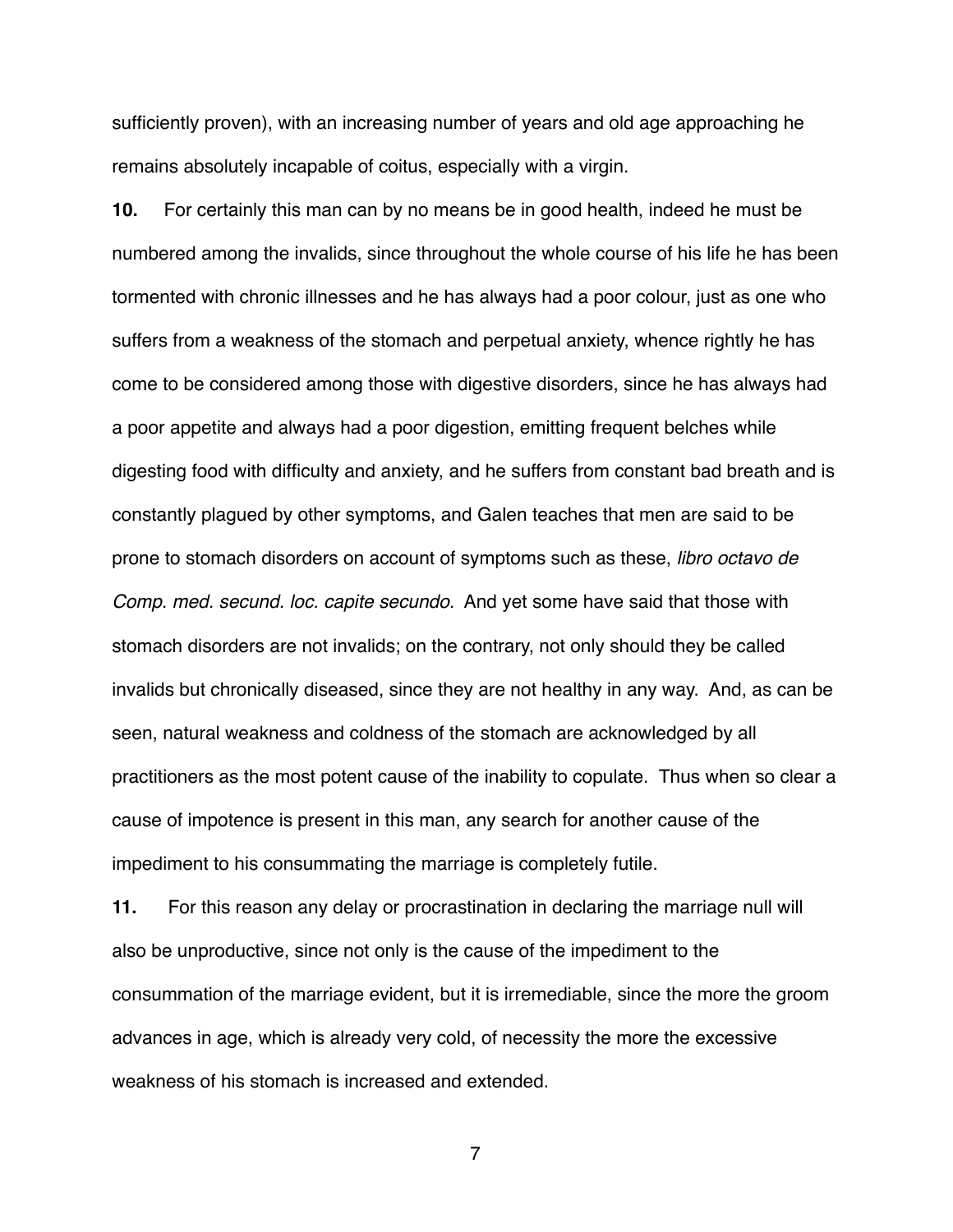Furthermore, as pertains to the conformation of his parts, namely of his genitals, it is clear that they contribute to causing his impotence in coitus on account of their illsuited and inappropriate form; for his rod is unusually long and slender, so that with the existing lack of animation, which is evident in a subject of this kind, it is not able to be aroused sufficiently; apart from the fact that in his report the surgeon notes that it is of a flaccid substance, and because of the aforementioned length and flaccidity he believes it cannot be aroused and acquire such great hardness as it swells up that he would to be able to deflower his virgin bride and make her a woman; this demonstrates the manifest falseness of all the augments which the groom, his supporters, and those writing on his behalf are presenting in his defence; on the contrary, what he says in his own favour is not only doubtful but completely without truth; certainly the assertions brought forward against him are true and evident; they clearly demonstrate that the impediment to copulation is on his side, and this impediment is such that it is not necessary to wait any length of time for a declaration as to whether or not such an impediment is sufficient for the dissolution of the marriage: furthermore, it is clear that that the impediment cannot be reversed, on the contrary, even if anyone tries, by nature it is not removable, rather in a subject of this kind, in whom frigidity certainly increases each day, I should rather say each moment, the impediment is insuperable, since the innate heat which is beneficial in removing a great impediment of this kind with natural assistance is lacking

**12.** For that reason, a fistula in the perineum such as this man suffers is worthy of serious consideration, since however small it may be, yet by in a very great measure depriving the genital parts of warmth, it increases the impediment to copulation to an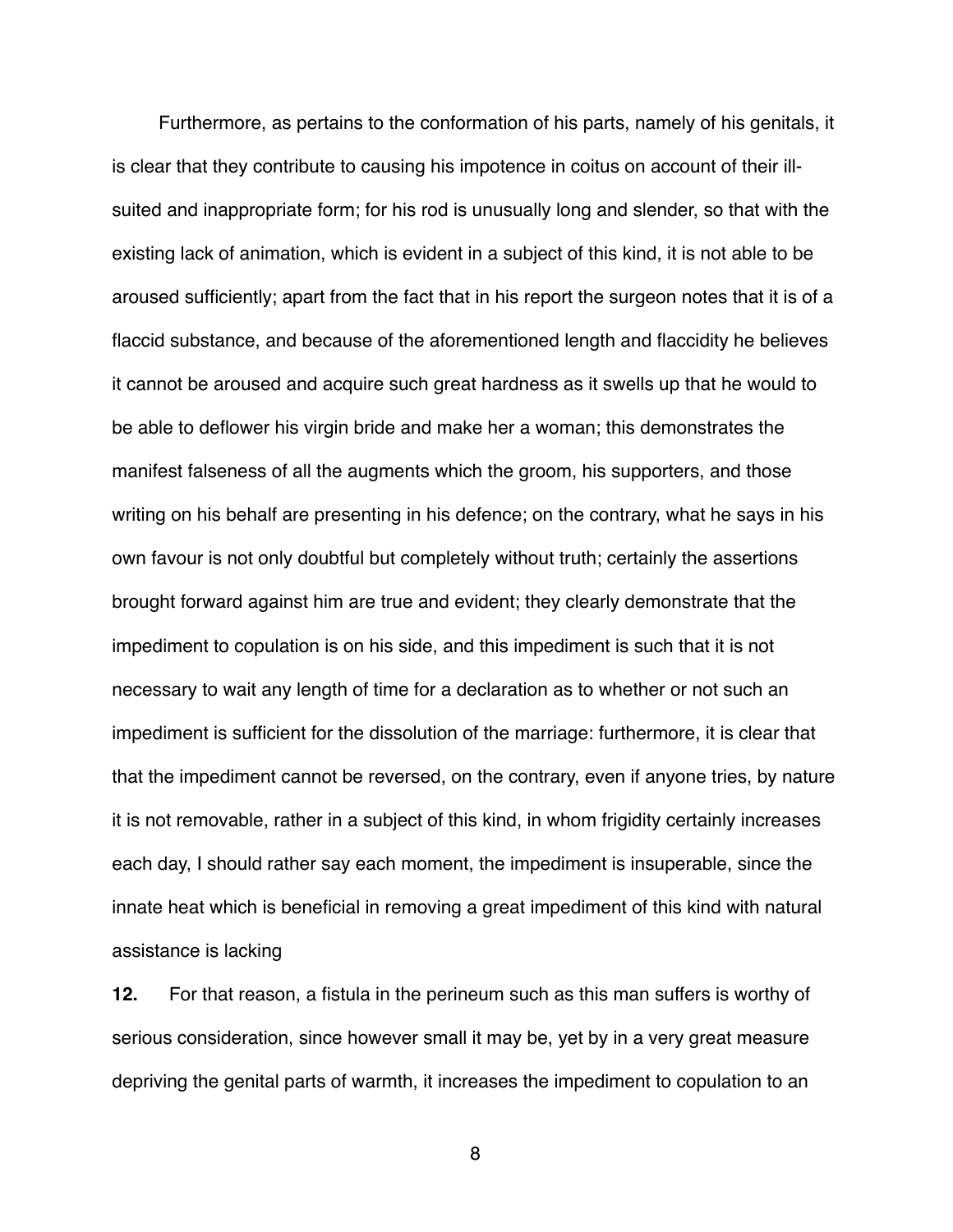astonishing extent; and yet his fistula is not small, but even larger than usual, and it has already troubled this man for very many years, since it has been left untouched on account of repeated openings of an abscess in the perineum itself, and this is of a nature which can have a very serious effect, since from it there constantly flows a considerable discharge of a disgusting odour and colour: the statement of the surgeon deputed to report on this matter attests all this to be true, contrary to what the groom has falsely stated concerning this fistula, along with anyone who looks with favour on his case.

 Since, therefore, the sole cause of the impotence of this man is clear and irreparable, it is useless for him to desire that other causes on the part of the bride be investigated, since even if any such cause on the part of the bride were shown, the cause on the part of the groom is so evident that in itself it ought to be considered sufficient for the dissolution of the marriage with no waiting period of three years, and no other cause on the part the part of the bride need be sought, even if we suspect there is one present, although this suspicion is absolutely empty and far fetched and has no real foundation.

 Finally, all the arguments which the groom brought forward on his own behalf in respect to the repugnance of his bride, who refused to allow him to enter her, and indeed on the contrary did not even allow the groom to approach her, ought to be considered false and are declared most false on account of the groom, of whom the bride at her mother's home bitterly complained, not without blushing, that when he saw he could not deflower his bride on account of the flaccidity of his own member, he kept trying with hand and fingers to break her virginal barrier, and thus happened, although in